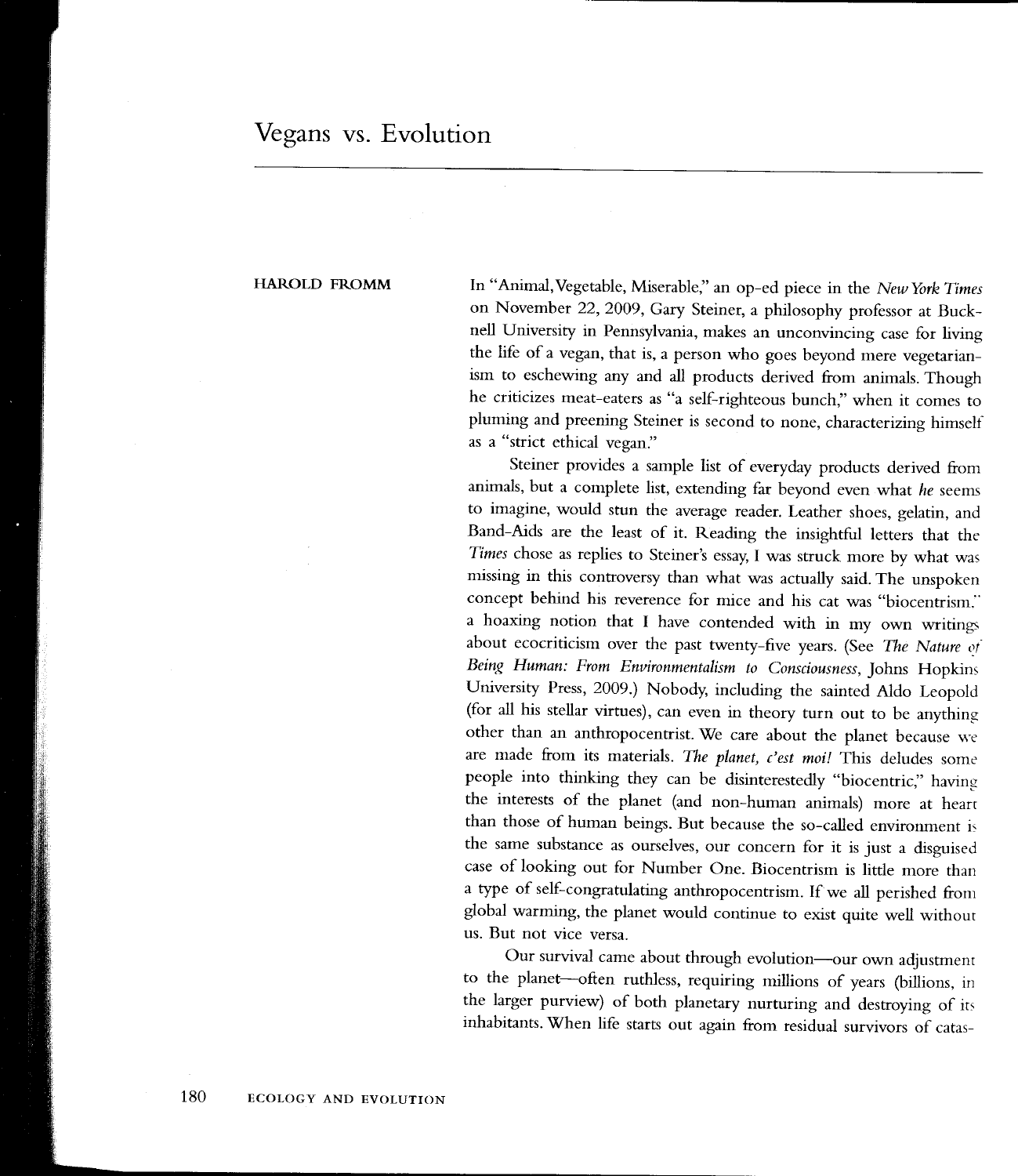trophe, now in a new ecosystem, those most attuned ("adapted" is the word) to the reconstituted environment produce offspring that can survive. Our prehistoric hominid ancestors were aided in this by animals, their flesh as food, their skins as clothing and shelter, their bones as raw materials for weapons and artifacts. Instead of devoting their days to gathering low protein fibrous plants in the manner of pandas who spend most of their lives chewing bamboo, they were gradually habituated to hunting in addition to their gathering, thereby benefiting from more nourishing and quickly digested high-protein food that, according to Richard Wrangham,<sup>1</sup> became even more digestible and nutritious from cooking, which eventually even altered the architecture of our jaws and gut, making us look less apelike and more "refined." Since survival itself is ruthlessly victimized by other predators in the struggle for resources in changing ecosystems, meat-eating contributed to brain enlargement, which in turn abetted the outwitting of less evolved enemies.

As one of the more keen responders to his article observed, Steiner's tenderness for his cat is not very different from the "anthropocentric" nurturing of animals in the zoos that he reviles as disrespectful of the rest of the creation. And since I have never met a cat that ate butternut squash or tomatoes, even his cat needs to eat meat and fish (unless Steiner can justify cruel deprivation as a form of moral consideration). But Steiner's respect is very selective indeed, an example of what used to be called the Bambi Syrdrome. Only animals beautiful and large enough to be registered by the senses of Homo sapiens figure in this tender concern. E. O. Wilson some time ago alerted us to the millions of microscopic life forms found in a square inch of earth he cut out from a rainforest. Life is everywhere. I squash millions of organisms, micro and otherwise, with each step and wash down the drain unnoticed multitudes with each shower. Brushing my teeth kills innumerable bacteria (it's them or my gums!).'With every swallow I destroy some of the bacteria in my gut that keep me alive by helping to digest my food. But even larger creatures such as cockroaches and rats, do they enter into Steiner's purview? And the AIDS virus, the swine flu, tuberculosis? Does he want to eschew antibiotics and vaccines for his life out of respect for theirs? Would he deprive his children of (animal-derived) drugs and let them die, in the manner of extremist faith-healing religions?

Steiner's grandstanding for carefully selected life forms, which makes his friends suffer for the presumed benefits of his friendship as they expend effort to subserve his sensitivities-his meat and dairy-free diet, his avoidance of leather and other animal products-doesn't produce much besides a sense of his own virtue. Does eating or not eating certain foods contribute to one's so-called spirituality, or does it in fact reduce one's life to a trivial materiality, sniffing out traces of animal DNA in increasingly minute particles, like a teenager in front of the mirror searching his face for new zits to agonize about? The biggest source of animal DNA is one's own animal body. The imputed viciousness starts right at home, permeating every aspect of one's life. Know thyself-an animal among animals!

As the "ethical vegan" constricts his diet, social life, and everything else, in a futile attempt to make his footprint smaller and smaller, will he soon be walking on his toes like a ballet dancer? And if so, what is the step after that-pure spirit (a euphemism for bodily death)? If existence is the problem-which it is-then only nonexistence can cure it. The supreme biocentric act is not to discover yet one more animal product to abstain from (an infinite list). The supreme biocentric act is dying, returning the planet's finite matter and energy you have appropriated for yourself and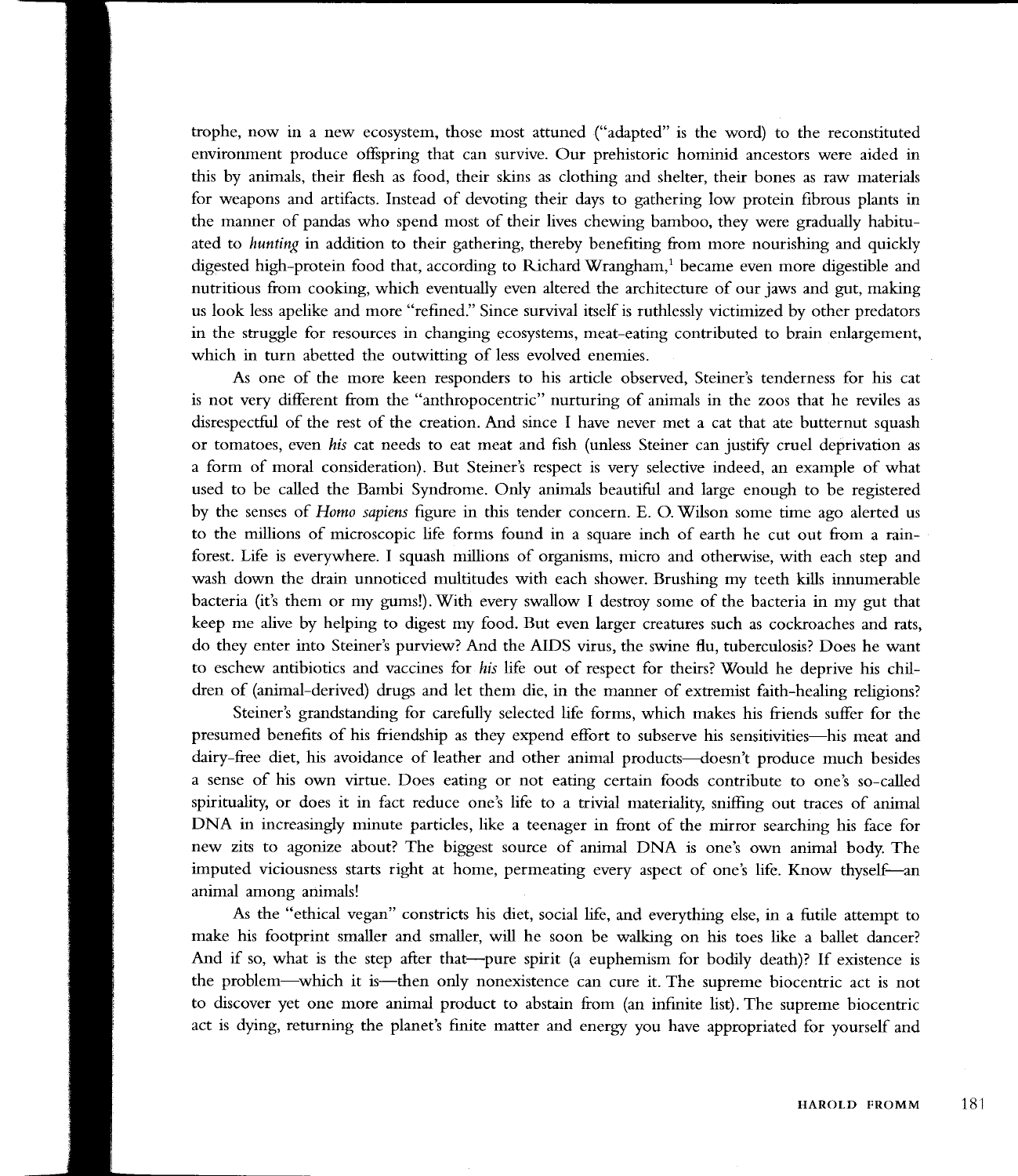giving them back to the creatures from whom you preempted them by being alive. And what makes them so pure? Are they shedding tears as they tear you and each other apart? The real "crime" is existence, not being or using animals. The Original Sin is life itself. To be alive is to be a murderer.

My own diet is very high on plants and low on meat and my carbon footprint is small indeed but mainly out of concern for my own health and the planet that keeps us alive. Beyond that, I'm an admirer of Peter Singer, Michael Pollan, and J. M. Coetzee and I well approve of their abhorrence of the brutal treatment of animals. But Pollan is not a vegetarian and Singer, even as author of the influential book Animal Liberation in 1975, is not a vegan. But by 1999, when J. M. Coetzee's novella The Lives of Animak appeared (a curious but typically ambiguous Coetzee production), the author invited four philosophic replies to be included as a postscript. One of these was by Peter Singer. In a little short story of his own, Singer has his philosopher-protagonist raise objections to the extreme egalitarianism of Coetzee's main character, Elizabeth Costello, who equates human and animal consciousness and condemns the killing of animals for food as the equivalent of the Holocaust. Singer's philosopher tells his own vegan daughter, a propos of the famous Thomas Nagel essay on human and bat consciousness that so engages Costello, "The value that is lost when something is emptied depends on what was there when it was full, and there is more to human existence than there is to bat existence."2

Since Singer's 1975 shot heard'round the world, both environmentalism and Darwinian sciences have become two of the leading worldviews of twenty-first-century culture. Organic growing of vegetables and animals and the Darwinian Modern Synthesis that provides a theoretical framework for today's neurosciences have influenced the matter of killing and eating animals to the point where restaurants increasingly have vegetarian sections on their menus. But the phitosophic issue has hardly been resolved, which brings us back to *practice* vs. theory.

I think vegetarianism is admirable. I would recommend it, even though farming takes its own toll on the animal creation. And everyday *practical* veganism seems as defensible as vegetarianism, if somewhat extreme. It's so-called ethical or philosophical ueganism that has preposterous pretensions of ascetic piety. Unlike ethical vegans, who are enlisted in an open-ended but futile metaphysic of virtue and self-blamelessness that pretends to escape from the materialities of life itself, vegetarians have more lirnited goals and have marked out a manageable territory with fewer cosmic pretensions. They are concerned about their health. Or they don't want animals to be raised expressly to be tortured and killed-especially in factory farms and slaughterhouses-for their dinner plates. Or they don't want to ingest the dead bodies of fairly complex creatures with varying degrees of consciousness, which is apt to make them feel queasy. No doubt they would prefer all animals (whatever that might include) to be treated humanely (in the mode of Temple Grandin<sup>3</sup>), but they are not prepared to stop wearing leather shoes or eating Jello or treating killer bugs as sacred. Anyone who thinks that any and every type of resistance to the usage of animals "solves" the problem of the savagery of our predation and survival-of existence itself-is living in a self-regarding dream world, a world of narcissism, not piety. Furthermore, there are critics who explain that farming vegetables involves the killing of massive numbers of animals with plows, pesticides, and herbicides. And on an organic farm, the Grtilizer is more likely to be the product of animals rather than plant manures such as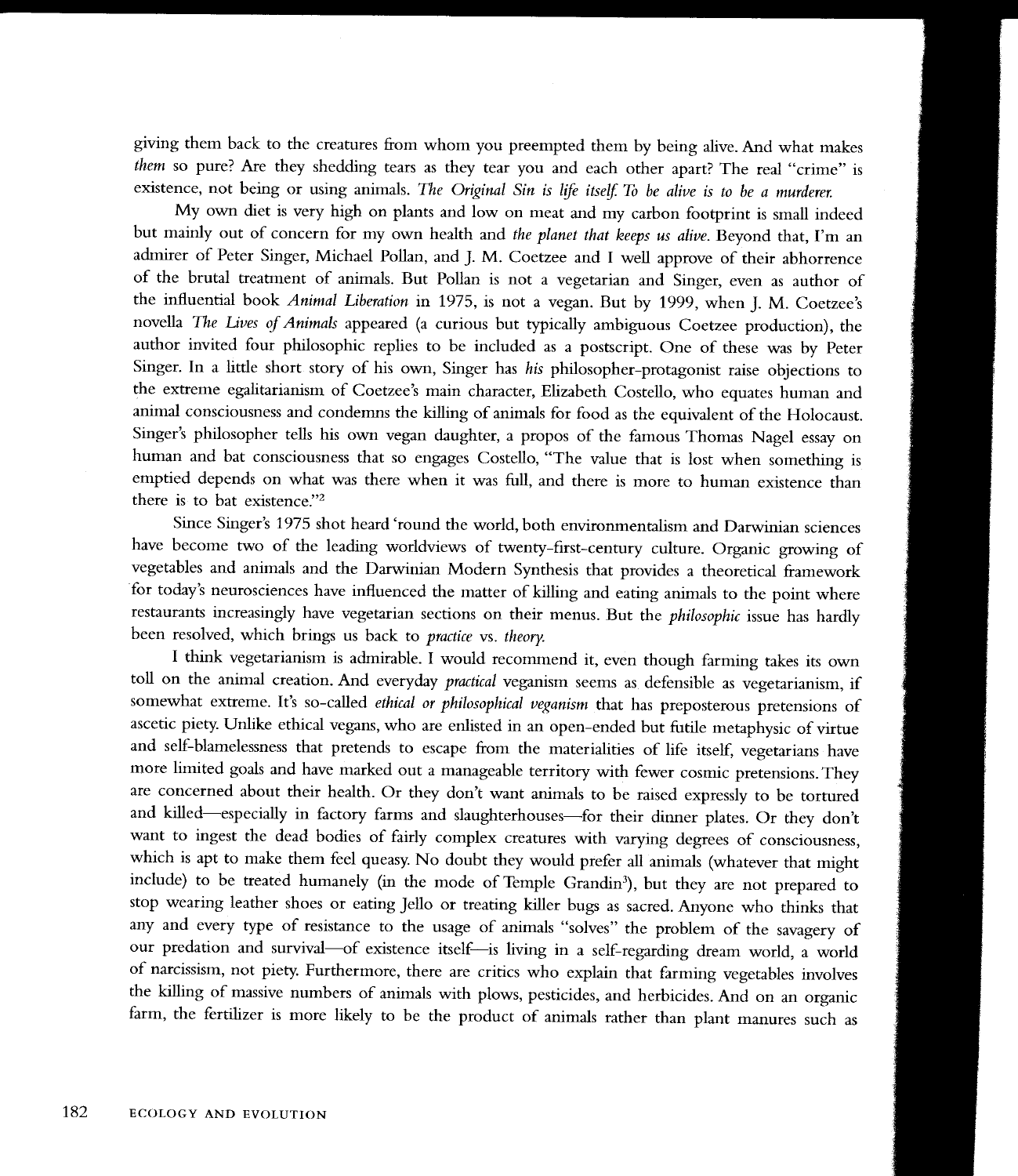alfalfa or buckwheat. And anyone who has grown a large home vegetable garden knows what raccoons, possums, rabbits, mice, birds, and deer can do to the veggies. Moreover, when I sprayed my own (animal) pee around our large corn crop to (very effectively) keep away the raccoons, I was being as virtuously organic as one could wish! Still, without a defensive war on animals, there would be no vegetables for the vegans whose everyday lives are made possible by the same technologies they claim to despise.

At least vegetarianism—though it can't solve the moral dilemma—is more or less possible in both theory and practice. It can turn its attention if it wishes to ameliorate the conditions of animals in factory farms and brutal slaughterhouse conveyor belts, with still living animals hanging from hooks. It can try to convince the general public that feeding ten pounds of grains to cows for one pound of beef is counterproductive in a world soon to face shortages of food from population growth and global warming. It can stress the deleterious efGcts of saturated fat and cholesterol on human health. It can do good to both ourselves and the planet. But it won't lead to beatification.

"Ethical Veganism" fails on all counts. For behind such a belief is the hopeless longing for innocence. Except that there is no innocence. However delicate our moral sensibilities, it still remains that to be alive is to be a murderer. Tip-toeing through the tulips (we might be killing the bees inside) won't solve the problem. And since we are omnivores from the moment of conception, we emerge from the womb already "guilty." Our animal DNA is everywhere in our lives. Even if our parents eschewed meat, to have been born at all we must have been eating our mother during gestation, and after birth we need her milk, which is just another dairy product from animals.<sup>4</sup> We're compromised from the start. Death is the only form of purification. Alive, we have no choice but to accept our compliciry because life is a product of death. Do as much as you can to minimize the damage and suffering from the savagery of existence, because the "environment" is us. But as long as we are among the living, we should stop pretending to virtues we cant possibly have.

## **NOTES**

1. Wrangham, Catching Fire.

2. Coetzee, The Lives of Animals, 90.

3. Temple Grandin is Professor of Animal Science at Colorado State University. She consults with the livestock industry on facility design, livestock handling, and animal welfare. Her autism has enabled unusual sensitivities to the conditions involved in raising and slaughtering animals for human consumption.

4. Months after I had written this sentence, Nicholas Wade, the brilliant New York Times science writer, refers to Bruce German, a researcher at the University of California at Davis. Wade's article is "Breast Milk Sugars Give Infants a Protective Coat" (New York Times, August 8, 2010). He writes, "Dr. German sees [mother's] milk as 'an astonishing product of evolution,' one shaped by natural selection because it is so critical to the survival of both mother and child. 'Everything in rnilk costs the mother--she is literally dissolving her own tissues to make it,' he said." In other words, the unique animal protein of a human mother's milk is needed to boost the infant's undeveloped immune system. Her fluid "has been shaped by 200 million years of mammalian evolution and holds a wealth of information about how best to feed and defend the human body." Comrnercial infant formula just wont do the trick for best human development.